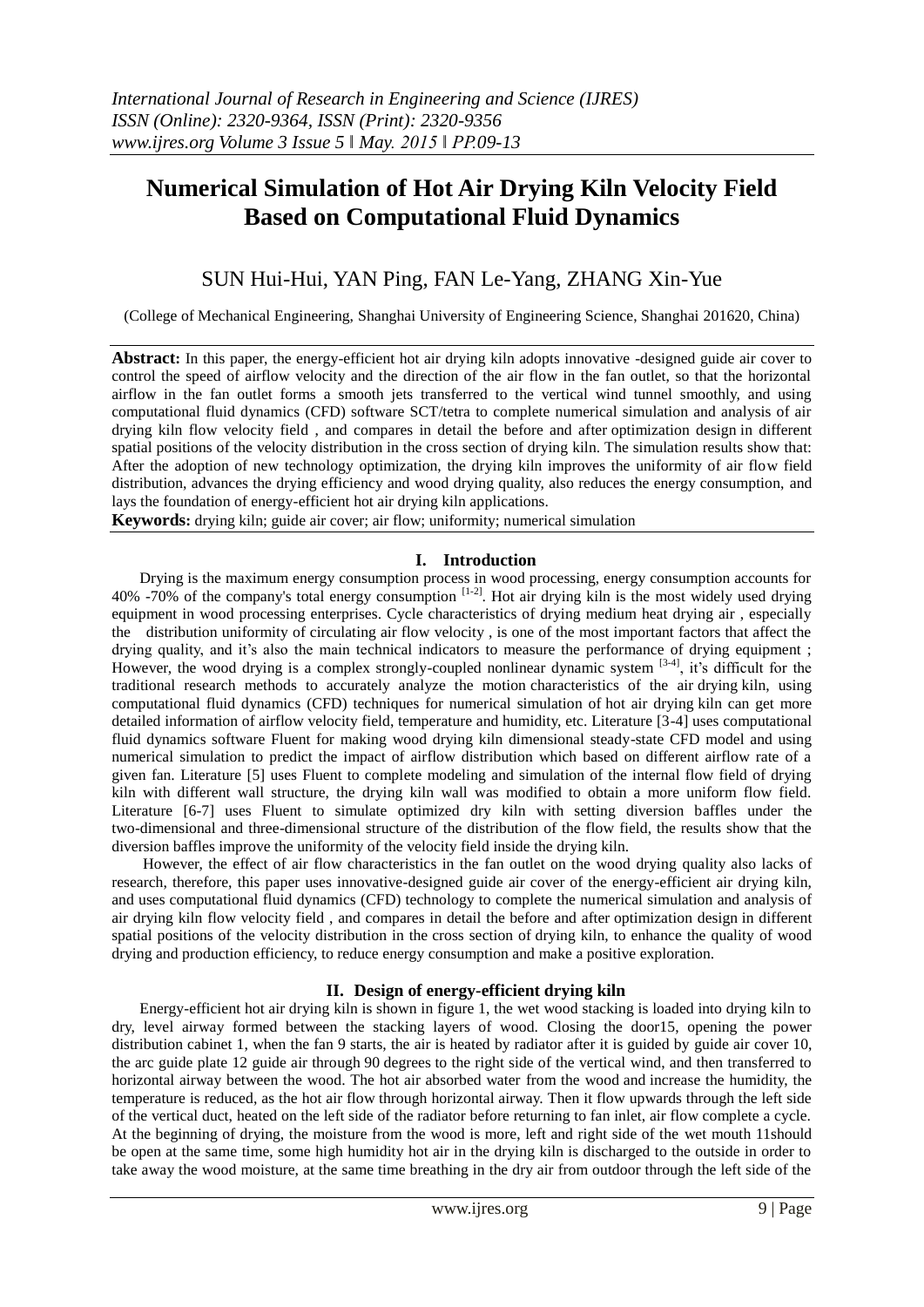wet exhaust port, circulate air always maintain a certain dryness, after a certain period of time the wood drying to achieve requirement.

In order to improve characteristics of airflow in the fan outlet, reduce wood craze, deformed, improve the quality of wood drying. Setting guide air cover in the fan outlet, in accordance with the requirements of different drying processes and rotational positioning nut to adjust guide tongue plate position, change the outlet section area and the jet angle, to control the velocity of the airflow and the jet direction, so that the airflow smooth smoothly into to vertical wind tunnels in the form of attached with a jet  $[7-8]$ . Guide air cover three-dimensional view is shown in figure 2.





Figure 1 Structure of energy-efficient drying kiln Figure 2 Guide air cover three-dimensional view



1-Power distribution cabinet; 2-The left side of vertical wind duct; 3-Wood stacking; 4-Drying kiln thermal insulation wall; 5-Radiator; 6-Support frame; 7-the level of airway; 8-Motor; 9-Fan; 10-Guide air cover; 11-Outlet for discharging moisture; 12-Arc guiding plate; 13-Lifting shelf guide rail; 14-Lock parts of door; 15-Closed door; 16-Lifting shelf; 17-The right side of the vertical wind duct; 18-Bolt holes; 19- Guide air cover wall; 20-Arc guide tongue; 21-Positioning screw; 22-Positioning nut

# **III. Numerical simulation of drying kiln velocity field**

#### **3.1Establishment of mathematical model**

This paper uses computational fluid dynamics (CFD) software SCT/tetra to complete air drying kiln flow velocity field numerical simulation under the condition of isothermal and humidity , depending on the flow characteristics of drying kiln, sees the air flow as incompressible turbulent flow, its density is constant. Equations [8] as follows:

(1) Continuity equation: 
$$
\frac{\partial u_i}{\partial x_i} = 0
$$

(2) Momentum equation: 
$$
\frac{\partial(\rho u_i u_j)}{\partial x_j} = \frac{\partial P}{\partial x_j} + \frac{\partial}{\partial x_j} [\mu(\frac{\partial u_i}{\partial x_j} + \frac{\partial u_j}{\partial x_i})] - \frac{2}{3} \frac{\partial}{\partial x_j} (\mu \frac{\partial u_i}{\partial x_j}) + \rho g_i
$$

In the formula: u is air velocity (m/s);  $\rho$  is the density of air (kg/m<sup>3</sup>);  $\mu$  is the dynamic viscosity (Pa · s); P is static air pressure (Pa); g is gravitational acceleration(m/s<sup>2</sup>)

(3) Choice of turbulence model for Realizable κ-ε model, the corresponding turbulent kinetic k and energy dissipation rate e transport equations are: *k u*

$$
\frac{\partial(\rho k u_i)}{\partial x_i} = \frac{\partial}{\partial x_j} [(\mu + \frac{u_i}{\sigma_k}) \frac{\partial}{\partial x_j}] + \mu_1 (\frac{\partial u_i}{\partial x_j} + \frac{\partial u_j}{\partial x_i}) - \rho \varepsilon
$$
  

$$
\frac{\partial(\rho \varepsilon u_i)}{\partial x_i} = \frac{\partial}{\partial x_j} [(\mu + \frac{u_i}{\sigma_{\varepsilon}}) \frac{\partial \varepsilon}{\partial x_j}] + \rho c_1 E_{\varepsilon} - \rho c_2 \frac{\varepsilon^2}{k + \sqrt{\nu \varepsilon}}
$$
  

$$
E = (2E_{ij} E_{ji})^{\frac{1}{2}} E = \frac{1}{2} (\frac{\partial u_i}{\partial x_j} + \frac{\partial u_j}{\partial x_i})
$$

In the formula:  $u_i$ ,  $u_j$  represent average velocity per hour in the direction of  $x_i$ ,  $x_j$ ;  $x_i$  is Cartesian coordinates of three axes;  $\mu$  is turbulent viscosity (Pa/s);  $\nu$  is kinematic viscosity (m<sup>2</sup>/s); E is strain tension per hour, c1 = 1. 44, c2 =1.92,  $\sigma_k = 1.0$ ,  $\sigma_{\varepsilon} = 1.2$ .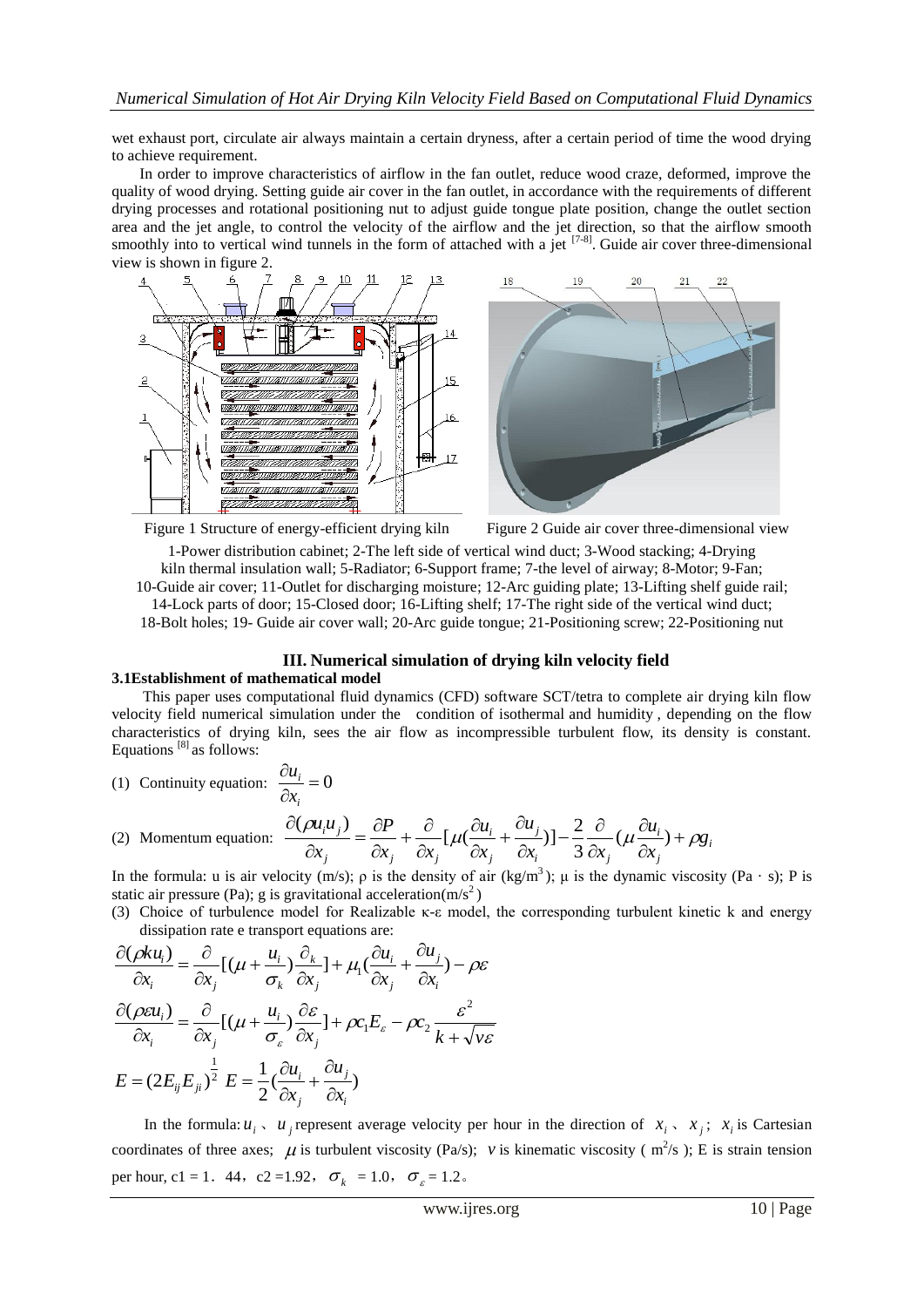#### **3.2 Establishment of physical model**

This paper studies the Laboratory used head wind type hot air drying kiln , the drying kiln model dimensions are: the width of X-direction is 4.4m, the length of Y-direction is 3.6m, the height of Z-direction is 3.2m, the upper part of drying kiln configures 2 fans, the support frame of fans are in the middle position. The inlet and outlet of conventional drying kiln fan are 480mm diameter circular; Energy-efficient drying kiln sets guide air cover at the fan outlet, rectangular air outlet dimensions is of 600mm width, 300mm height , two drying kiln have considerable size of outlet. Wood chip thickness is 50mm in drying kiln wood stacking, the thickness of sticker placed among pieces of wood is 40mm, and the height of entire wood stacking is 2000mm.

#### **3.3 Boundary conditions and parameter settings**

In the use of SCT/tetra pretreatment software, the boundary conditions set for: fan axial wind speed 2m/s, the fan inlet and outlet use pressure boundary condition, drying kiln wall and wood surface with no-slip and insulation boundary condition, turn off all wet exhaust port, meshing results is shown in figure 3, and finally, the mesh file and boundary conditions are introduced into the SCT/tetra solver for calculations.



Figure 3 Drying kiln meshing results Figure 4 Diagram of each section in drying kiln

# **IV. Airflow simulation results**

This paper mainly aims at a detailed analysis of the internal velocity field of drying kiln, through the numerical simulation of airflow contours; we can visually observe the air distribution rule and the situation of uniformity in drying kiln. For a detailed comparison of the airflow velocity field characteristics of drying kiln with before and after optimization design, we choose  $X = 3.5$  m,  $Y = 0.9$ m,  $Z = 2.9$ m, 3 groups of section in different spatial locations for a detailed analysis, the location of each section is shown in Figure 4.





As shown in Figure 5 and 6, the airflow of conventional drying kiln fan outlet is emitted in the X-Y plane, which is long and narrow like a single beam, when the middle of the two beams forms a vortex flow, the wind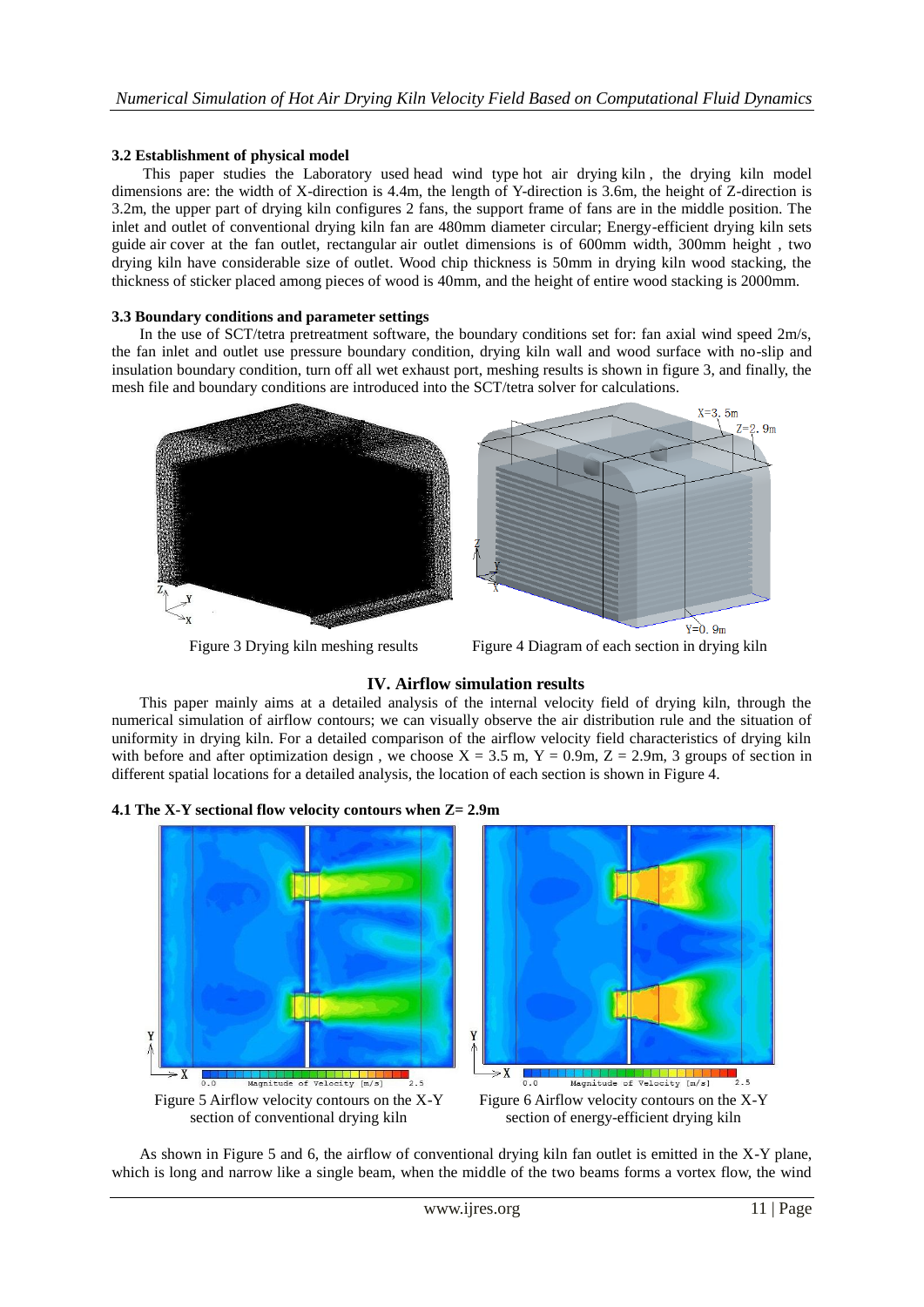# *Numerical Simulation of Hot Air Drying Kiln Velocity Field Based on Computational Fluid Dynamics*

velocity along the Y direction is not serious uniformity when the airflow turns into the above entrance of vertical wind road , then the airflow collides with the outer sidewall and loses part of its energy; air flow can be regulated because of the guide air cover, which has a leading role in energy-efficient drying kiln, the fan outlet forms a suitable dispersion angle, so that the air flow injects as fan-shaped uniformly , the airflow covers with vertical wind duct inlet along the Y direction when it reaches the top of a vertical wind duct, the air flow velocity distributes uniformly along the Y direction.



As shown in Figure 7, the conventional drying kiln air velocity distribution contours in the X-Z plane is shown: 1.Air flow divergences with low velocity in the fan outlet, and hit the top of the wood stacking on the horizontal plane before reaching the right side of the vertical wind duct, a part of it drops down to the upper right corner of the wood stacking, a part shots directly to the outer wall of the vertical wind duct, resulting in energy loss and causing vortex at the top right corner of the wood stacking; 2.The velocity of air flow in four horizontal airway is low at the top of wood stacking, and the air flow velocity distribution of the wood stacking is not uniform along the height direction. As shown in Figure 8, the energy-efficient drying kiln air velocity distribution contours in the X-Z plane is shown: air flow rate increases in guide air cover outlet, the jet can be smoothly delivered to vertical wind duct, the vortex disappears around the corner of horizontal and vertical, the velocity of air flow in four horizontal airway is increased at the top of wood stacking, the air flow velocity tends to be uniform along the wood stacking height direction.



#### **4.3 The Y-Z sectional flow velocity contours when X= 3.5m**

Figure 9 Airflow velocity contours on the Y-Z section of conventional drying kiln

Figure 10 Airflow velocity contours on the Y-Z section of energy-efficient drying kiln

As shown in Figure 9, the velocity of air flow in four horizontal airway is low at the top of wood stacking in the conventional drying kiln, air flow velocity distribution is not uniform from top to bottom along the wood stacking Z direction, the air flow increases when the jet stream distance increases in the fan outlet, and the diameter of the circular formed by air flow jet diffusion is within a small change , that is , air flow beam